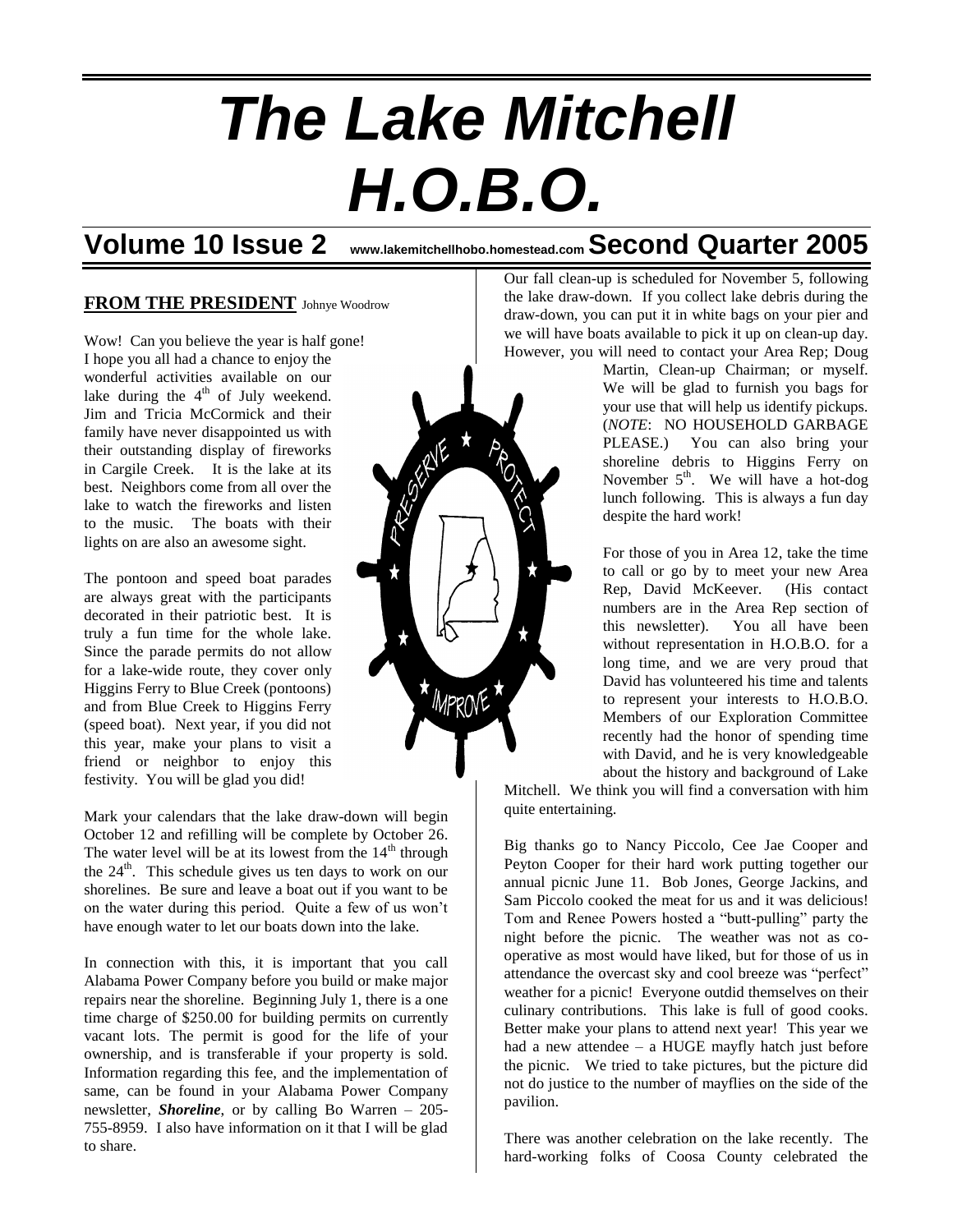completion of Coosa 1 North at the home of Wallace and Nina Owens. The celebration was co-hosted by Nita & Jerry Lawson. Nita prepared all the food and refreshments as a way to say "thank you to all who helped". They had good cause to celebrate. The road is wonderful!

I recently attended a fishing tournament weigh-in at Higgins Ferry. Dan Murchison, Environmental Committee Chairman, volunteered his time to guide the releases back to deep water. I am convinced that without Dan's assistance many really nice fish would have been lost. As it was, there were only 3 dead fish from two tournaments. We cannot control or limit the fishing tournaments on the Lake, but we would like to come up with a plan to educate the sponsors and participants on how to preserve their catches for a healthy release, and how to release them successfully. Dan had several really good ideas. We are looking for ways to communicate these on a large scale….any ideas, let us know.

The PHOTO CONTEST is well under way. Go to the web page to view the entries and send your entry to Mac McMillan today.

Thanks to all of you who love and preserve Lake Mitchell.

### **AREA REPRESENTATIVE REPORTS**

**Area 6** Connie Ellis, Bob Jennings

From Connie: We hope everyone is having a safe and fun summer! H.O.B.O. has sent phone books to all paid members, if you did not receive yours please call Bob or myself. Members can also purchase additional copies if needed.

From Bob: Area 6 is doing fine as always. We would like to welcome John & Genye Swindle to Area 6. We are glad to see James & Gale McManus back on lake after John's serious accident. P.S. If anyone sees something very small skiing, it is only Mitch, Robert & Donna Jennings' one year old son. He takes after his grandmother.

#### **Area 9** Dale and Patty Vann

Dale and Patty hosted the second annual Memorial Day area gathering on Saturday, May 28th. We had discussion about several things: cleaning up the litter on County Road 264, having an active neighborhood watch, repairs on County Road 264, city and/or county water to the Walnut Creek area residents, and a fall BBQ. Mike Ford volunteered to contact the appropriate people and start the ball rolling on getting water to our area. A report will go to everyone once we get the specifics. Please remember to join H.O.B.O. if you have not already done so. We are much stronger acting as a group than as individuals.

**Area 12** David & Kay McKeever

Hello Folks! Hope your spring was great, but bring on the summer! Things are looking up in area 12. We would like to welcome our seven new H.O.B.O. families, the Dupriests, Coxs, Johns, Gallups, Townleys, Walters and Pettys. These are great folks who love the lake and Little Joe's Fish Camp.

Well, the best part of the first tropical storm of the season was the annual lake-wide picnic. We sure enjoyed meeting so many of you and look forward to meeting more as time goes by. Great food and great people, what could be better? See you on the lake! David & Kay - Little Joes Fish Camp

## **COMMITTEE REPORTS:**

#### **Water Quality Report**

Sam Piccolo, Chairman

| <b>ACCEPTABLE</b> | <b>SIX SITE</b> |
|-------------------|-----------------|
| <b>RANGE</b>      | <b>AVERAGE</b>  |
| $5-9$             | 8.61            |
| $6.5 - 8.2$       | 7.49            |
| $20+$             | 44              |
| $10 - 120$        | 47.6            |
|                   |                 |

Quarterly Report Average Water Quality

A low **dissolved oxygen** level indicates a demand on the oxygen in the system. Pollutants such as inadequately treated sewage as well as decaying natural organic matter can cause low oxygen levels. The **ph** scale ranges from very acidic such as battery acid to very basic such as household lye. The midsection of the scale between 6.5 to 8.2 is optimal for most organisms. If a body of water has an abundance of buffering materials causing high **total alkalinity**, it is more stable and resistant to ph changes. When alkalinity is above 20mg/l there is a marked increase in nutrient utilization**. Hardness** refers primarily to the amount of calcium and magnesium, which enters the water mainly by leaching of rocks. Both minerals are essential to the development and growth of aquatic plants and animals.

# **BULLETIN BOARD**

#### **2005 Calendar of Events**

| July 15   | 6 p.m. | Board of Directors meeting           | <b>APCO Clanton</b>  |
|-----------|--------|--------------------------------------|----------------------|
| Sept 10   |        | 9:30 a.m. Area Rep meeting           | <b>APCO Clanton</b>  |
| Oct 7     | 6 p.m. | Board of Directors meeting           | <b>APCO Clanton</b>  |
| Oct 12-26 |        | Lake draw-down                       |                      |
| Nov 4     | 7 p.m. | Annual General Membership<br>Meeting | <b>APCO Clanton</b>  |
| Nov $5$   |        | Fall lake clean-up                   | <b>Higgins Ferry</b> |

H.O.B.O. is your organization! Members are welcome at all meetings and functions.

**Plan to Participate in Fall Lake Clean-up**

November 5, Saturday at 8:00 a.m.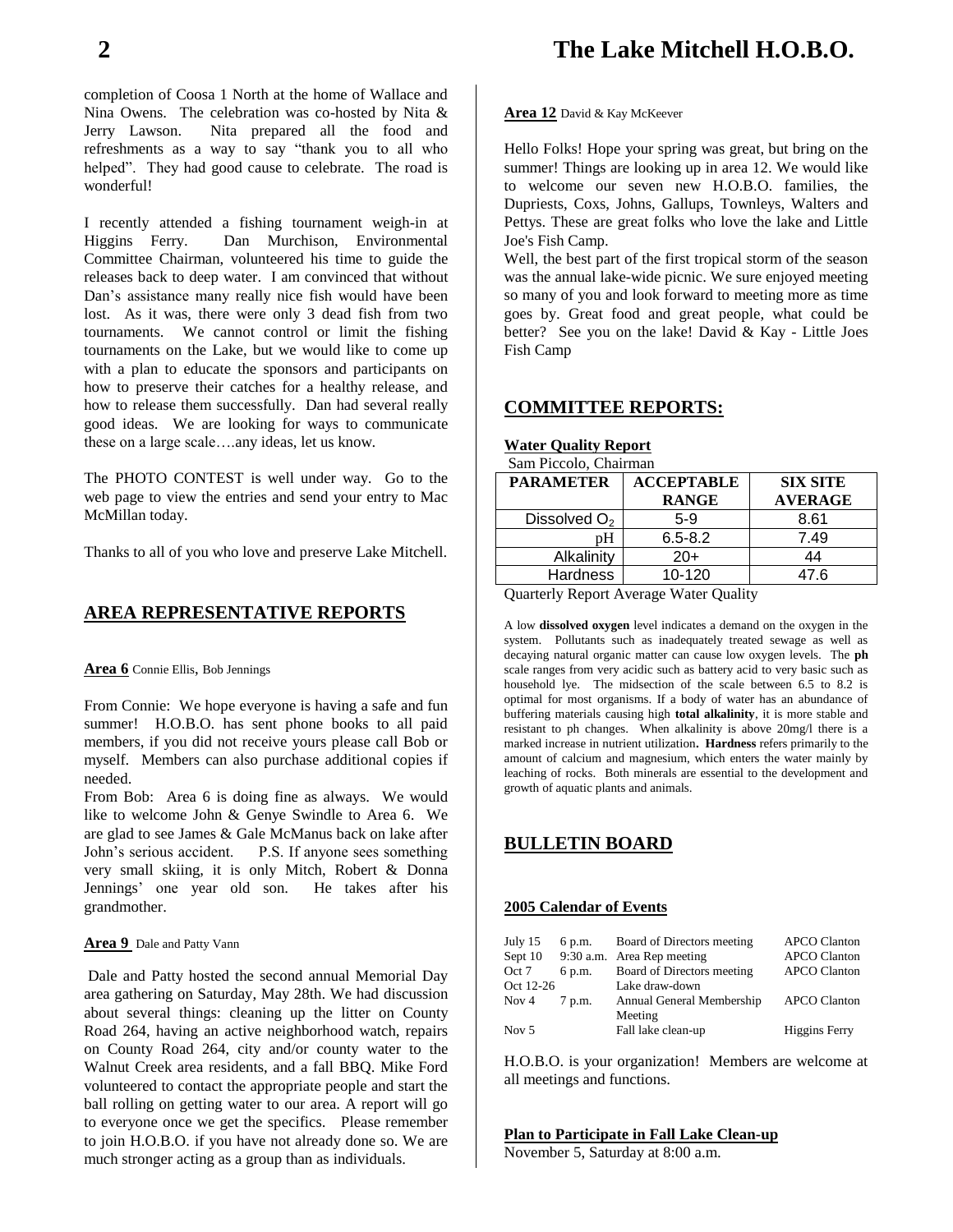Your help is always needed! The lake draw-down will be a few weeks prior to this clean-up. Plan to get bags from your area rep to use in policing your shoreline prior to the clean-up (these are white bags with sponsor logos). If you can at least police the area where you live it would be a good deed. Let your area rep know you will have bags on your dock so they can be collected on clean-up day. All hands would be welcome in covering other areas of the lake. If you have a boat and would be willing to take 3-4 people with you to cover other areas, please be at the launch before 8:00 a.m. Those that do not have boats will be there to assist. Wear warm clothes and water boots, and bring some work gloves! H.O.B.O. has some "pick sticks" to sign out, but if you have a hook or net it would be helpful. Plan to drop off bags of debris at the launch at noon and stay for a hot dog lunch following.

#### **H.O.B.O. Photo Contest** Mac McMillan

Are you a budding photographer, a picture taker, or just a wannabe who likes to have fun with your camera recording the moments in your life? We are having a H.O.B.O. photo contest. We've received some excellent and interesting pictures that are displayed on the website. The categories we're considering are: (1) scenes, (2) events (action shots), and (3) people (children and animals). Possibly there will be prizes in each category and for different age groups; seniors (over 50), adults 14- 50, and those 14 and below.

Please furnish your name, location of picture, category, date taken, and contact information. The photos will be posted as received. They will be identified only by location, date, and an identifying number; and will be protected from copying from the web page.

All photos must be taken at Lake Mitchell by H.O.B.O. members or their family during 2005 to be eligible. To submit photos, please mail them to Mac McMillan, 15 Wagner Dr, Rockford, Al, 35136.

Take a "shot", you could be a winner at the annual meeting. [www.LakeMitchellHOBO.homestead.com](http://www.lakemitchellhobo.homestead.com/)

#### **Lake Resident Survey**

We are seeking input and information from long-time lake residents for future newsletters. We would like to hear from families who have been on the lake at least 25 years, and especially from those who have been here 40 or more years! If your family qualifies, please contact Judy Murchison at 755-0521, or Becki McCallum at 755-5334.

#### **Lost and Found Items**

Lost by the Robersons of Big Airplane Slough: a large Sea Doo sport tube. It was tied up in our boathouse during the fall storm. I hope it just came loose, washed down, and someone has it. If you hear of one that has turned up please let me know. Thank you so much, Andy and Denae Roberson

Found: a floating cooler washed up at the Murchisons pier in Cargile Creek. Call them to describe/claim at 755- 0521.

#### **Thanks for keeping our roads clean**

A BIG THANK you to Peggy and Sonny Bullard (Area 5) for the work they did on picking up the trash on Co Rd 716, covering at least two miles. They did a fantastic job and we who live/drive on this road greatly appreciate their efforts. We can help them keep this road clean by carrying a trash bag in our cars and taking the time to stop and pick up the litter/trash that people thoughtlessly throw out as we see it on the road. Job well done Peggy and Sonny and hopefully it will awaken people to NOT LITTER.

#### **Thank You for Coosa Road Project**

Dear Members:

We would like everyone who worked on the County Road 1 North project to know how much we appreciate all the hard and diligent work done by the committee towards getting the road paved. This took a great deal of time and energy over the last two to three years. We would especially like to thank Anita and Jerry Lawson, Mary Robbins, Larry Hollar, and Sam Piccolo. Many would have thrown in the towel when faced with the delays due to weather and other obstacles that they overcame.

Also, the drive over the mountain is beautiful and our vehicles don't have red tires anymore. Again, we just wanted to express our gratitude to all in getting this project completed.

Sincerely, Sharon and Lamar Cole.

#### **Phone Book Correction**

Please note the advertisement on page 95 of your new phone directory for **Water Processing and Well Supply**  Inc. a cell phone number is incorrectly listed. Al Chatham may be reached at (205) 567-9145.

#### **Planning repairs and improvements?**

Want to make some changes or upgrades to your lakefront property? All changes within Alabama Power Company property (5' elevation above "full pool", or 317' above sea level) must be approved.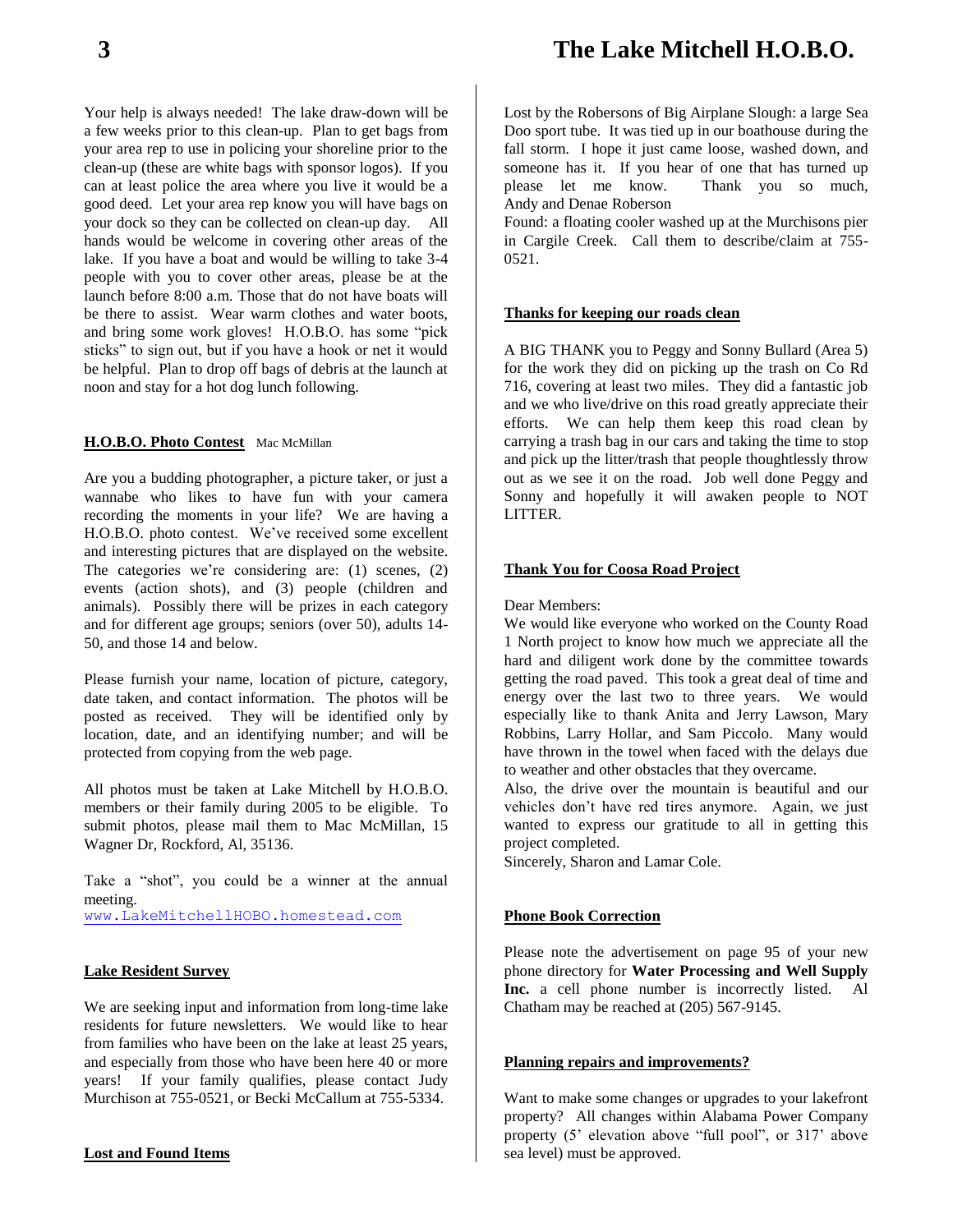Make sure you check with Alabama Power Representative Bo Warren - 755-8959.

#### **More on shoreline permitting**

The shoreline permit fee required by Alabama Power Company is scheduled to go into effect on **July 1, 2005**. This action applies to **new residential permits on vacant shoreline,** as well as commercial construction.

However, in recognition of the effective date of July 1, 2005 being in the summer when reservoirs are at, or near, full pool; and the Lake will not have it's semi-annual draw-down until October 12-26 th, Alabama Power is **delaying** the permit fee requirements for persons desiring to do major reconstruction until *January 1, 2006*. This will allow people to inspect their facilities during the draw-down this fall, make a decision if they want to undertake a major reconstruction project, and **apply for a permit before** the new permit fee system goes into effect.

Alabama Power Company is in the process of developing guidelines for what constitutes light maintenance, heavy maintenance and major reconstruction to ensure the greatest degree of consistency across their system. This will give homeowners criteria by which they can evaluate their plans before they start a project.

Alabama Power Company will clarify information periodically during the process of implementing the shoreline permit fee system, and make adjustments to ensure that the program is being applied consistently. One such adjustment is that there will not be a fee to transfer a permit to a new owner.

We will endeavor to keep you informed by our newsletters, special mail-outs, or other means. However, be sure to read your newsletters from Alabama Power Company or visit their web-page for more up-to-date information.

#### **Are you interested in volunteering?**

Would you like to help improve Lake Mitchell? Would you like to meet more of your neighbors, make new friends, get involved in activities around Lake Mitchell? Have you recently retired, have extra time in your schedule? If the answer is yes, we urge you to volunteer and get involved in your Lake Mitchell Home Owner & Boat Owners (H.O.B.O.) Association. If you would like to assist your area representative, call them and offer to help. If one of the H.O.B.O. Committees might interest you, call the chairperson of the committee and volunteer. Only through a cooperative effort can we Preserve, Protect and Improve Lake Mitchell.

# **H.O.B.O. SPOTLIGHT**

The Spotlight in this issue of Lake Mitchell H.O.B.O. shines brightly on Doug Powell of Alabama Power Company. Doug is employed as an Environmental Affairs Specialist with APCO and has been a true friend and inspiration to our Lake Mitchell H.O.B.O. group as well as every other group on all of Alabama Power's reservoirs. Doug's personality is one filled with total job dedication, sincerity, love of our environment and love of people. Those qualities combined with a "can do" positive, enthusiastic, and helpful attitude makes for a very special person.

I don't know anyone who has ever called Doug for advice or help that hasn't gotten an immediate answer and all the assistance Doug could give.

Besides all of these reasons, Doug is just someone you immediately like and want to listen to. He has worked with Lake Mitchell H.O.B.O. at all our litter cleanups and all the APCO Fish Enhancement events since the beginning some seven or eight years ago. At all of these events he has been the leader, director, and inspiration for each success. APCO is wise to recognize Doug's qualities and place him in such a key position to properly represent APCO to all our H.O.B.O. groups.

A **BIG** "*THANK YOU"* to Doug Powell for the many ways he has helped our lake associations and our environment.

#### **Who are the H.O.B.O. Directors and what is their function?**

The Board of Directors for Lake Mitchell H.O.B.O. are your representatives in leading and directing the activities of this organization. They attend the four board meetings held each year. Past presidents are asked to serve on the board as well as a number of general members.

Your current Board of Directors is as follows: Duncan Austin, Area 15 Terry Bates, Area 8 Lee Bendall, Area 9 **Graham Esdale**, Area 4 George Jackins, Area 5, Past President **Bob Jones**, Area 5 **Anita Lawson**, Area 15 Mac McMillan, Area 13B Dan Murchison, Area 3, Past President Mary Sue Olson, Area 2 Sam Piccolo, Area 13B, Past President Fred Rogers, Area 15 Carl Scott. Area 5 Carol Willie, Area 6 Jim Woodrow, Area 2, Past President **Skeeter Zuelzke**, Area 2